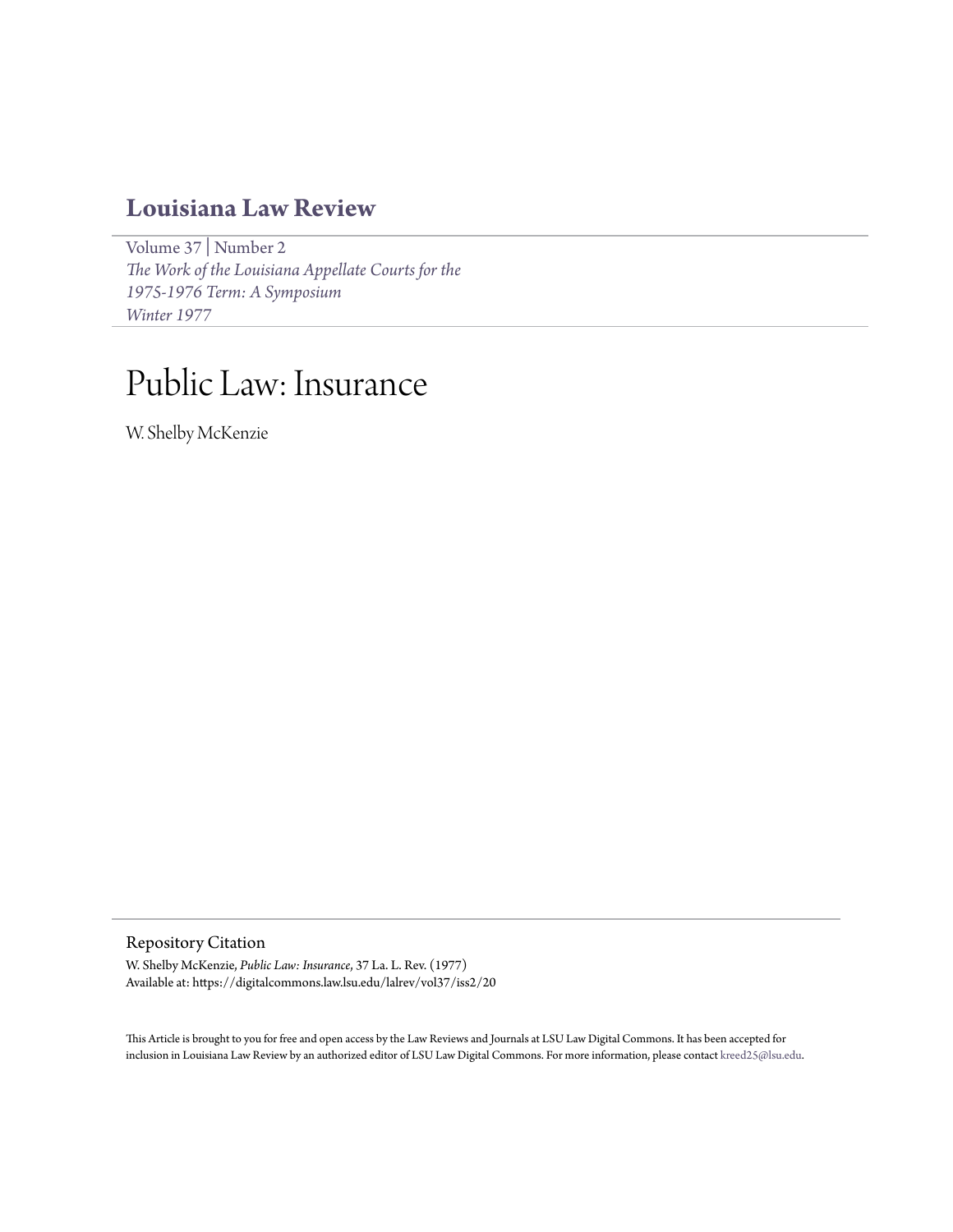#### INSURANCE

#### *W. Shelby McKenzie\**

#### "EXCESS" COVERAGE

Liability insurance protection is often afforded by writing "primary" coverage with one company and "excess" coverage with another company whose excess policy does not take effect until the limits of liability under the primary policy are exhausted. It is a common practice among excess insurance carriers intending to cover the same risks protected against under the primary policy to adopt by reference the provisions of the primary policy. The foundations of the excess industry were severely shaken by the decision in *Spain v. Travelers Insurance Co.,'* holding that the excess carrier could not rely on an exclusion in the primary policy unless the primary policy was physically attached to the excess policy.<sup>2</sup> The decision was based upon LA. R.S. 22:628<sup>3</sup> which was amended by Act 150 of 1976<sup>4</sup> to legislatively overrule the *Spain* case.

#### **GROUP INSURANCE**

In *Colvin v. Louisiana Hospital Service, Inc.5* the plaintiff was insured

Special Lecturer in Law, Louisiana State University; Member, Baton Rouge Bar.

1. 332 So.2d 827 (La. 1976).

2. There was no coverage under the primary policy because of exclusion for "bodily injury to any employee of the insured . . . . " The excess policy provided: "The provisions of the *immediate underlying policy* are incorporated as a part of this policy except for any obligation to investigate and defend and pay for costs and expenses incident to the same, the amount of the limits of liability, any 'other insurance' provision and any other provisions therein which are inconsistent with the provisions of this policy." *Id.* at 829.

3. **LA.** R.S. 22:628 (1950), as amended byLa. Acts 1958, No. 125 provides: "No agreement in conflict with, modifying, or extending the coverage of any contract of insurance shall be valid unless in writing and made a part of the policy. This Section shall not apply to the contracts as provided in Part XV of this Chapter."

4. This act added the following language:

"This Section shall not apply to the following: . **. .**

b) to contracts of reinsurance, warranties and/or excess liability insurance which incorporate by specific reference the limitations and provisions of the primary and/or underlying insurance contracts. In connection with insurance contracts wherein primary and/or underlying coverage are coupled with contracts of reinsurance, warranties and/or excess liability insurance, the contents of all of the related contracts when read together shall constitute the entire insuring agreement. **.. ."**

5. 321 So.2d 416 (La. **App. 2d** Cir.), cert. denied, 323 So.2d 476 (La. 1976).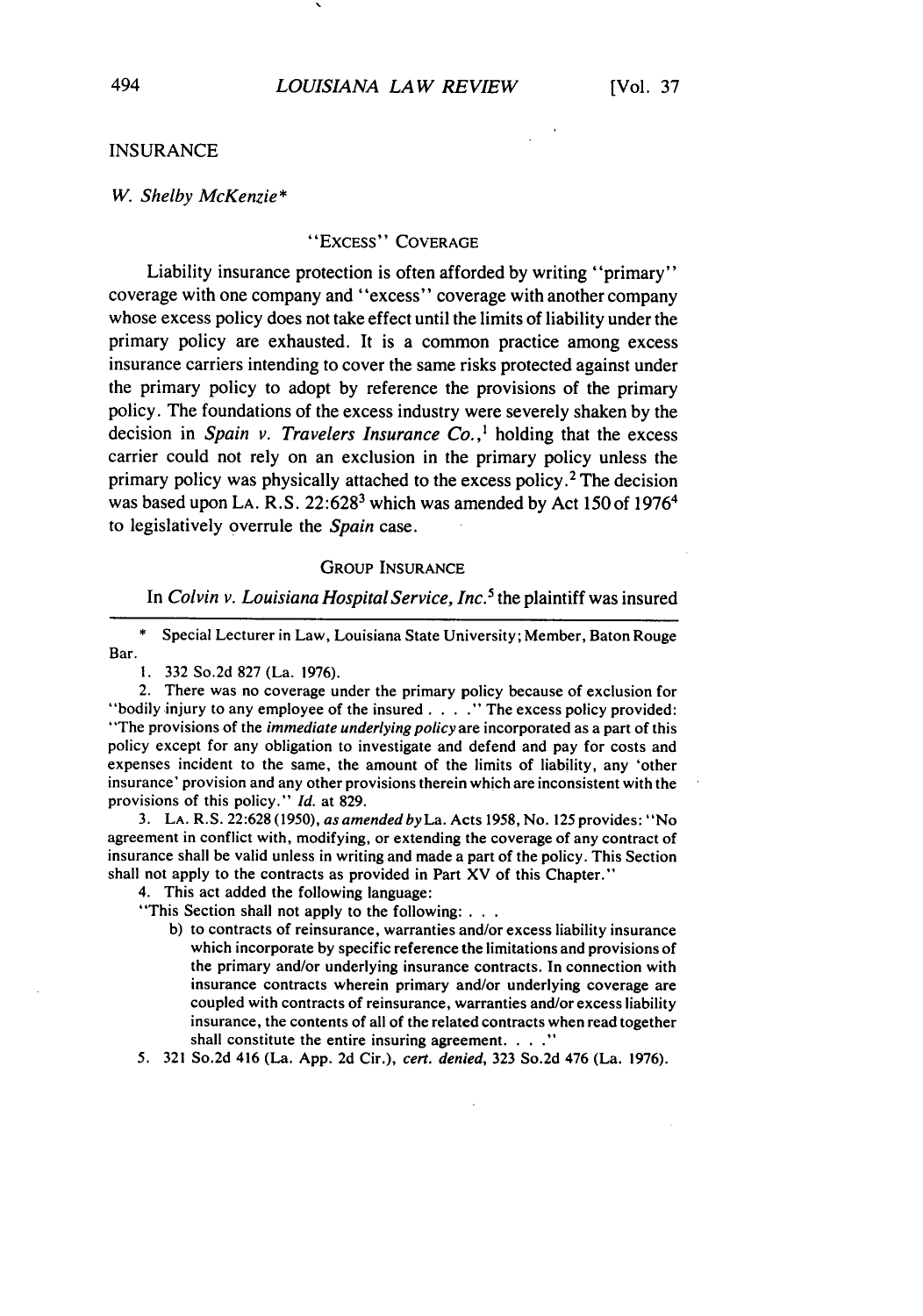under a group hospitalization policy which contained a "coordination of benefits" condition providing that covered medical expenses would be paid to the extent that such expenses were not covered under another policy. The plaintiff was not given a copy of the master policy but was furnished with a certificate of insurance booklet containing a brief summary of the group health plan, which did not mention the coordination of benefits provisions. The insurer refused to pay for medical expenses for which the plaintiff had already been reimbursed under another hospitalization policy. The court held that the coordination of benefits provisions was ineffective because it was not contained in the insurance booklet given to the insured. The court relied on LA. R.S. 22:215<sup>6</sup> and several cases from other states holding that the certificate prevailed where there was a conflict between the master policy and the certificate given to the individual insured. The court concluded that a significant omission was as grievous as a contradictory statement. Since the plaintiff was reimbursed for all of her medical expenses and the coordination of benefits provision only prevents double recovery, the significance of the omission in the certificate of insurance booklet is questionable.

#### UNINSURED MOTORIST COVERAGE-STACKING

Uninsured motorist coverage continues to occupy substantial judicial time. The most significant case of the year was the Louisiana Supreme Court decision in *Barbin v. United States Fidelity and Guaranty Co.7* Barbin owned two automobiles which were insured under a single policy issued after the effective date of the 1972 amendment to LA. R.S. 22:1406. Barbin, as driver, and his wife and two other couples, as passengers, were occupying one of the insured vehicles when they were injured through the negligence of an uninsured motorist. The court held that the 1972 amendment did not legislatively overrule the *Graham8* and *Deane9* decisions authorizing the stacking of uninsured motorist coverages even where the combined limits exceeded the liability coverage provided by the policy.  $^{10}$  In

9. Deane v. McGee, 261 La. 686, 260 So.2d 669 (1972).

10. The Court of Appeal had held that language in the 1972 amendment authorizing the insured to increase his uninsured motorist coverage "to any amount not in excess of the limits of the automobile liability insurance carried by such insured"

<sup>6.</sup> LA. R.S. 22:215 (A)(l)(a) (1950), *as amended by La.* Acts 1972, No. 138, § **I** provides: "The insurer shall issue to the employer or association for delivery to each employee or member insured under such group policy, an individual certificate containing a statement as to the insurance protection to which he is entitled and to whom payable."

<sup>7. 315</sup> So.2d 754 (La. 1975).

<sup>8.</sup> Graham v. American Cas. Co., 261 La. 85, 259 So.2d 22 (1972).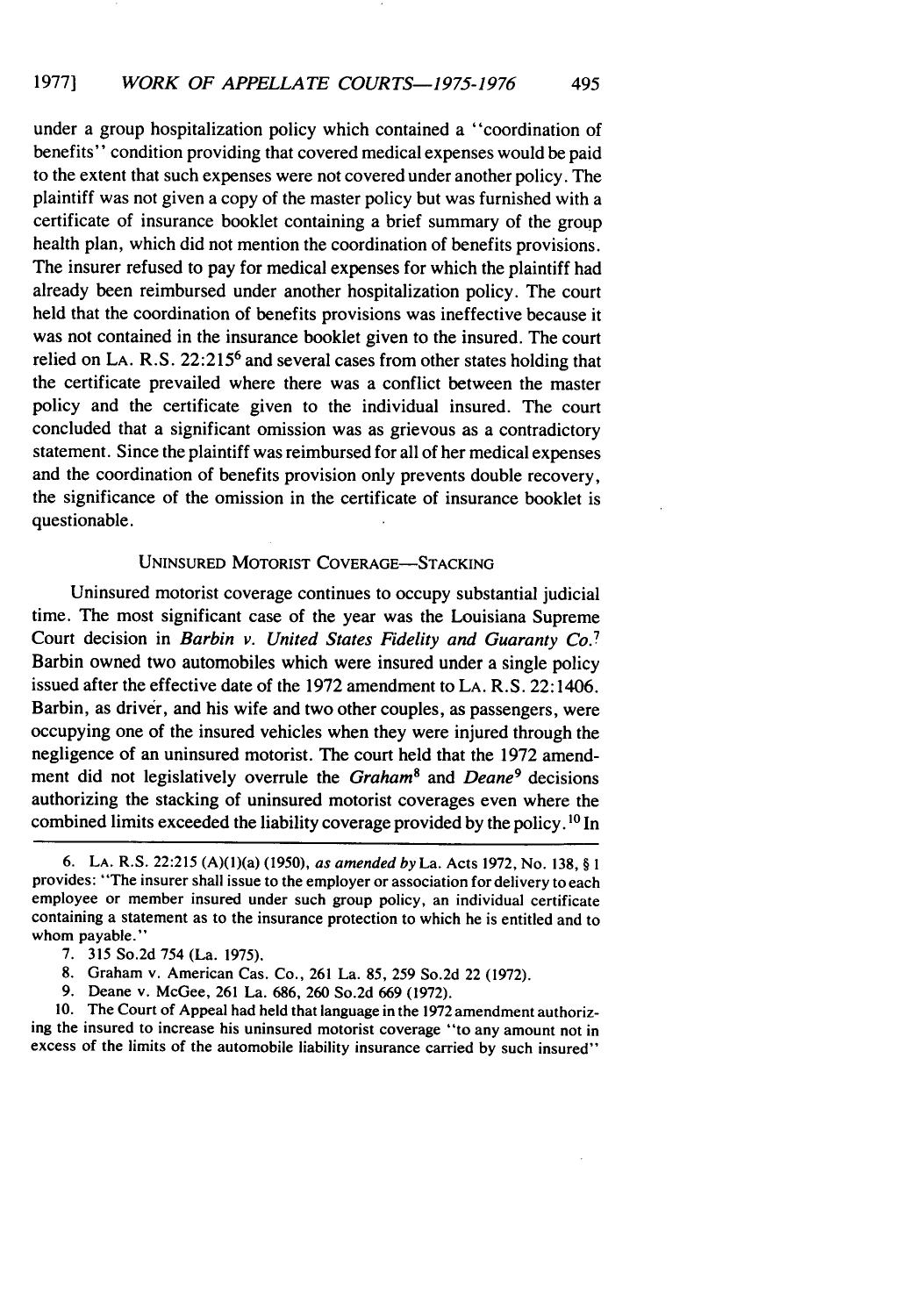addition, the court gave its stamp of approval to *Wilkinson v. Fireman's Fund Insurance Co.*,<sup>11</sup> which permitted the stacking of coverages for multiple vehicles insured under a single policy. Finally, stacking was made available not only to Barbin and his wife who were named insureds, but also to the other passengers who under the terms of the policy were insured only "while occupying an insured automobile." Engaging in more of the strained logic which gave birth to stacking in the first place, the court pointed out that an "insured automobile" was defined as "an automobile described in the policy" and concluded that the passengers were entitled to stack the limits for both vehicles while occupying either insured vehicle.

The Court of Appeal has gone one step further in *Seaton v. Kelly*<sup>12</sup> by allowing a passenger in one of two vehicles owned by the same person but insured under separate policies to stack the limits of uninsured motorist coverage under both policies. The Louisiana Supreme Court has granted writs on this case.<sup>13</sup>

Making an "interest analysis" under the *Jagers*<sup>14</sup> theory of conflicts of laws, the court in *Sutton v. Langley*<sup>15</sup> concluded that a Texas resident who was a guest passenger in an automobile driven by another Texas resident and who was injured in an accident which occurred in Louisiana was entitled to recover stacked uninsured motorist coverages under a policy issued in Texas even though Texas law permits neither stacking nor recovery by a guest passenger. It is difficult to understand why Louisiana had an overriding interest in the interpretation of the insurance policy.

#### **PENALTIES**

The statutes providing penalties for failure to pay insurance claims timely may be summarized as follows:

1) **LA.** R.S. 22:656 provides that all death claims shall be settled within sixty days from receipt of due proof of death. If the insurer fails to pay "without just cause," then the amount due bears interest at the rate of six percent from date of receipt of proof of death.

- 12. 327 So.2d 512 (La. App. 3d Cir.), cert. granted, 330 So.2d 312 (La. 1976).
- 13. 330 So.2d 312 (La. 1976).
- 14. Jagers v. Royal Indem. Co., 276 So.2d 309 (La. 1973).
- 15. 330 So.2d 321 (La. App. 2d Cir.), cert. denied, 333 So.2d 242 (La. 1976).

prevented stacking beyond the liability limits. 302 So.2d 631 (La. App. 3d Cir. 1974). **LA.** R.S. 22:1406 was again amended in 1974 to require writing uninsured motorist coverage with the same limits as liability coverage unless the insured rejects the coverage or selects lower limits. The appellate courts have not yet had an opportunity to say what effect, if any, the 1974 amendment has on stacking.

**<sup>11.</sup>** 298 So.2d 915 (La. App. 3d Cir. 1974).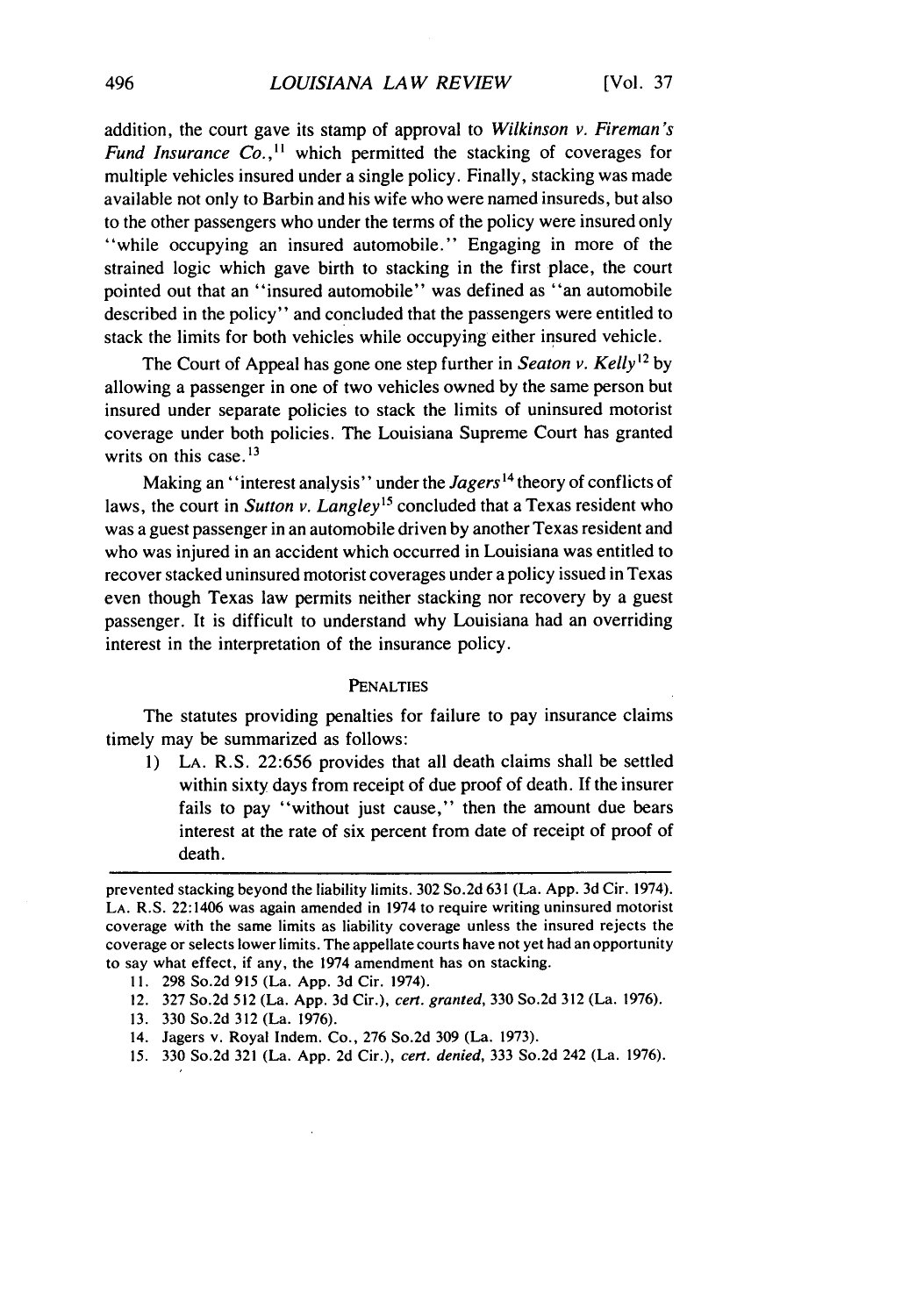### 1977] *WORK OF APPELLATE COURTS-1975-1976* 497

- 2) **LA.** R.S. 22:657 (A) subjects the insurer who fails to pay claims under health, accident and disability policies without "just and reasonable grounds"<sup>16</sup> within thirty days from date of filing of proof of claim to a penalty of double the benefits due, plus attorney's fees to be determined by the court. Section 657 (B) is similar to **LA.** R.S. 22:656 providing a six percent penalty without attorney's fees for failure without just cause to pay death claims timely under health and accident policies.
- 3) **LA.** R.S. 22:658 provides that insurers issuing any type of contract other than those specified in Sections 655 and 656 shall pay the claim within sixty days after receipt of proof of loss. If the failure to pay timely is found to be "arbitrary, capricious or without probable cause," the claimant is entitled to a penalty of twelve percent of the amount due, plus reasonable attorney's fees. This section is made expressly applicable to workmen's compensation claims and also provides a 25% penalty for fire and theft claims under policies covering certain movables.

Although the statutes use different language to express the standard of conduct required of insurers, the courts do not appear to make any real distinction. Recent cases illustrate that the courts take a "no foolishness" approach to the payment of claims and will readily cast with penalties the insurer who cannot justify failure to pay by a serious dispute. <sup>17</sup> There has not been unanimity among the courts as to whether a serious legal dispute is sufficient justification. Some courts have held that an insurer may seek a judicial interpretation of its policy only at the peril of penalties if its interpretation is not upheld.<sup>18</sup> However, the latest jurisprudence recognizes that an insurer advancing a reasonable interpretation of its policy is entitled

16. "[Ulnless just and reasonable grounds, such as would put a reasonable and prudent business man on his guard, exist. **... LA.** R.S. 22:657 (A) (1950), as *amended* by La. Acts 1960, No. 287, § **1.**

17. E.g., Baghramain v. MFA Mut. Ins. Co., 315 So.2d 849 (La. App. 3d Cir. 1975); Witherwax v. Zurich Ins. Co., 315 So.2d 420 (La. App. 3d Cir. 1975). See, e.g., Davis v. Aetna Cas. & Sur. Co., 329 So.2d 868 (La. App. 2d Cir. 1976).

18. Campasi v. Mutual Benefit Health & Accident Ass'n, 207 La. 758, 22 So.2d *55* (1945); Reichert v. Continental Ins. Co., 290 So.2d **730** (La. **App.** Ist Cir.), *cert. denied,* 294 So.2d 545 (La. 1974). "Our jurisprudence has established the rule that an insurer's failure to properly interpret its own policy provisions does not constitute reasonable ground for refusal to pay a claim thereunder. Even though the issue raised is res nova under our jurisprudence, the risk of erroneous interpretation is deemed made at insurer's risk, not the insured's." 290 So.2d at 735. Tingle v. Globe Life Ins. Co., 290 So.2d 460, 463 (La. App. 2d Cir. 1974): "If it undertook to deny liability in order to ascertain the meaning of a provision, it assumed the risk, including the payment of penalties and attorney's fees."